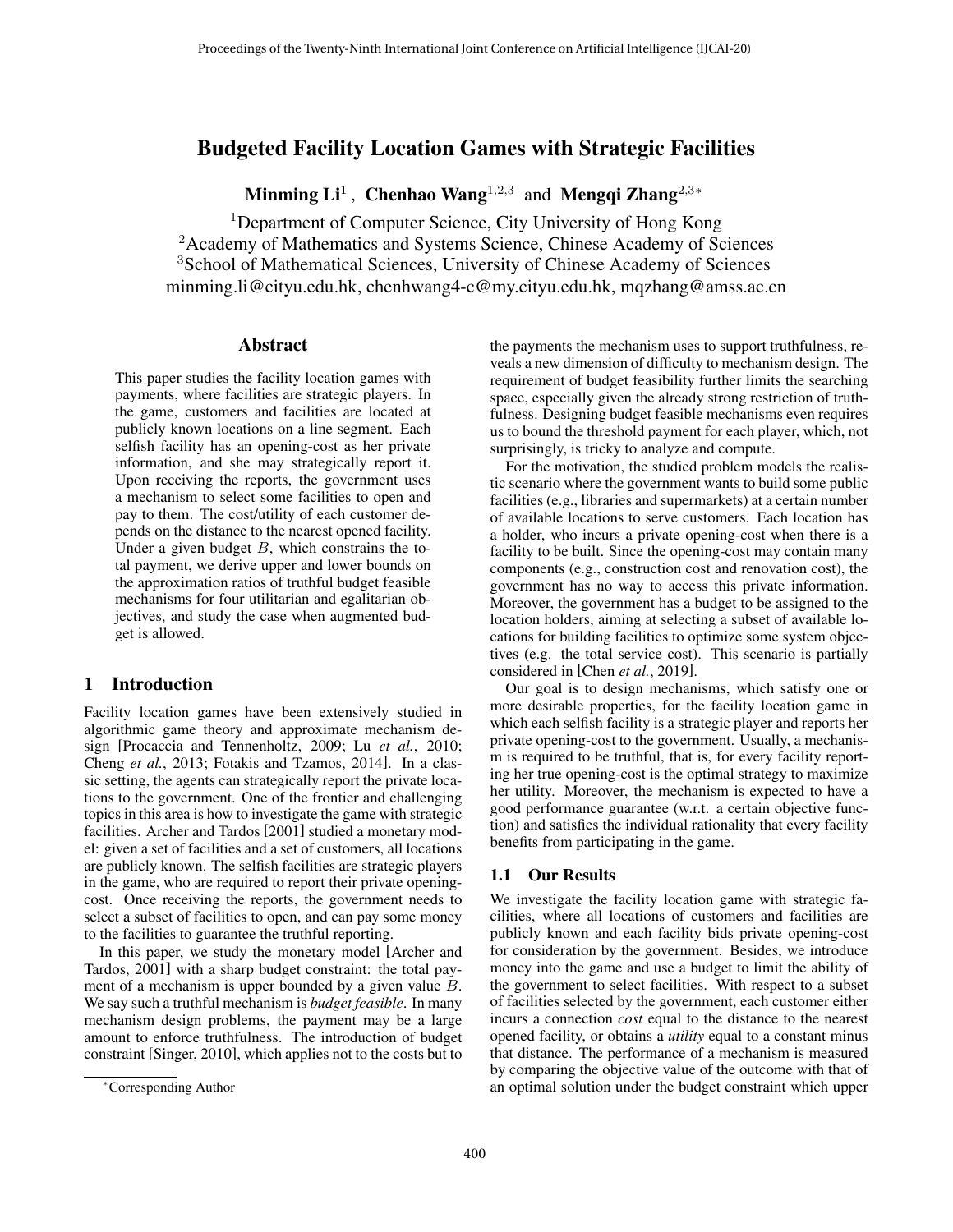bounds the total opening-costs of facilities in the solution.

In this paper, we provide upper and lower bounds on the approximation ratios of truthful budget feasible mechanisms under four system objectives.

- For both objectives of minimizing the social cost and maximum cost, we show that no deterministic (randomized universally) truthful budget feasible mechanism can achieve bounded approximation ratio, even if the mechanism is allowed to use an augmented budget.
- For the objective of maximizing the social utility, we prove that both the deterministic and randomized lower bound on the approximation ratio for truthful budget feasible mechanisms are 2. Moreover, we propose a deterministic truthful budget feasible mechanism with approximation ratio 2, matching the lower bound.
- For the objective of maximizing the minimum utility, we show that no deterministic (randomized universally) truthful budget feasible mechanism has a bounded approximation ratio, even if the mechanism is allowed to use any budget less than 2B. Then we present a mechanism w.r.t. budget 2B, achieving an approximation ratio 2, which is the best possible.

Furthermore, we prove lower bounds on the approximation ratio with augmented budget kB for any  $k > 1$ .

#### 1.2 Related Work

*Facility Location Game.* Procaccia and Tennenholtz [\[2009\]](#page-6-0) first study the mechanism design for the facility location game. Lu *et al.* [\[2010\]](#page-6-1) improve the mechanisms for twofacility games. Later, the model with strategic customers reporting private information has been widely studied, see, e.g., [\[Serafino and Ventre, 2015;](#page-6-7) [Babaioff](#page-6-8) *et al.*, 2016; Yuan *et al.*[, 2016;](#page-6-9) Chen *et al.*[, 2018;](#page-6-10) Fong *et al.*[, 2018;](#page-6-11) Wada *et al.*[, 2018;](#page-6-12) Aziz *et al.*[, 2019\]](#page-6-13). However, few works consider the model with strategic facilities. Archer and Tardos [\[2001\]](#page-6-4) study the model with publicly known locations and strategic facilities who report private opening-costs; the government pays money to guarantee truthful reporting. The main differences with the model studied in this paper are (i) the payments are not constrained by any budget, and may be arbitrarily large; (ii) the objective is minimizing the sum of service costs and, additionally, the opening-costs.

*Single Parameter Problem.* A mechanism design problem is called *single parameter*, if each agent has only one private value. Myerson [\[1981\]](#page-6-14) gives the first characterization of truthful mechanisms in the reverse-auction. Archer and Tardos [\[2001\]](#page-6-4) consider a more general setting which defines the cost of each agent as her private value times the amount of load assigned to him. Other related results can be found in [\[Nisan and Ronen, 2001;](#page-6-15) Nisan *et al.*[, 2007\]](#page-6-16). Recently, Chen *et al.* [\[2019\]](#page-6-6) study the dual-role setting with payment, in which every agent plays a dual role of facility and customer. Each selfish agent is located on a publicly known location, allowing a facility to be opened. Besides, each agent has a private opening-cost and bears a connection cost.

*Budget Feasibility.* In practise, the authority often has a budget on the payments. We call a mechanism *budget feasible* if the total payment provided by the mechanism does not exceed a given budget. Singer [\[2010\]](#page-6-5) initiates the budgetfeasible mechanism design problem, and provides constantapproximate mechanisms for maximizing monotone submodular objective functions. Chen *et al.*[\[2011\]](#page-6-17) improve the results. Recently, Khalilabadi *et al.* [\[2018\]](#page-6-18) further improve the deterministic approximation ratio to 4.56, which is the best known. Moreover, a lot of works (see,e.g.,[Bei *et al.*[, 2012;](#page-6-19) [Amanatidis](#page-6-20) *et al.*, 2017; [Leonardi](#page-6-21) *et al.*, 2017]) design efficient mechanisms for some special monotone submodular objectives subject to other type of constraints.

### 2 Preliminaries

Let  $N = \{1, 2, \ldots, n\}$  be a set of agents (customers) located on a line segment modeled by an interval  $[0, 1]$ , where agent  $i \in N$  is located at point  $x_i$ , and we refer to  $\mathbf{x} = (x_i)_{i=1}^n$  as the location profile of agents. The government wants to build some facilities to serve the agents. There are  $m$  potential facility locations  $\mathcal{F} = \{l_1, l_2, \ldots, l_m\}$  that can be chosen to build facilities on. We use  $l_j$  to denote facility location and facility interchangeably, when the context is clear. Each facility  $l_j$  has an opening-cost  $c_j$ , which is the cost she incurs if this facility is opened. Let  $\mathbf{l} = (l_j)_{j=1}^m$  and  $\mathbf{c} = (c_j)_{j=1}^m$  be the location profile and opening-cost profile of facilities. The distance function d is Euclidean, *i.e.*,  $d(x_i, l_j) := |x_i - l_j|$  is the distance between agent  $i \in N$  and facility  $l_j \in \mathcal{F}$ .

In the game, we consider the strategic behaviors of facilities, different from the classic facility location games. All agents' locations and facilities' locations are publicly known, while the opening-cost  $c_i$  is private information held by facility  $l_j$ . Facility  $l_j$  strategically reports her opening-cost as her *bid*  $b_j$ , which may not be equal to the true value  $c_j$ . Upon receiving the bidding profile  $\mathbf{b} = (b_j)_{j=1}^m$ , the government uses a mechanism to select a subset  $S \subseteq \mathcal{F}$  of facilities to open, and decide a *payment*  $p_j$  to each facility  $l_j \in \mathcal{F}$ . Call S the winning set and call each selected facility  $l_i \in S$ a winner. Formally, a *mechanism*  $\mathcal{M} = (f, p)$  consists of a selection function  $f : \mathbb{R}^m_+ \to 2^{\mathcal{F}}$  and a payment function  $p: \mathbb{R}^m_+ \to \mathbb{R}^m_+$ , which map a bidding profile  $\mathbf{b} = (b_j)_{j=1}^m$  to a winning set  $f(\mathbf{b}) = S$  and a payment profile  $p(\mathbf{b}) = (p_j)_{j=1}^m$ , respectively. We shall denote by  $(s_1, s_2, \ldots, s_m)$  the indicator vector of S, that is,  $s_j = 1$  iff  $l_j \in S$ , and  $s_j = 0$  iff  $l_i \notin S$ . Let  $[n] = \{1, 2, \ldots, n\}.$ 

Given a sharp budget constraint  $B$ , a mechanism is said to be *budget feasible* if the total payment paid by the mechanism does not exceed B, i.e.,  $\sum_{j=1}^{m} p_j \leq B$ . Each facility  $l_j$  strategically reports her opening-cost to maximize her gain, defined as  $p_j - s_j c_j$ . We require that reporting true cost is a dominant strategy for every bidder. Formally, a mechanism is *truthful* if for every  $l_j \in \mathcal{F}$  with true opening-cost  $c_j$  and bid  $c'_j$ , and every set of bids by  $\mathcal{F} \setminus \{l_j\}$ , we have  $p_j - s_j c_j \ge p'_j - s'_j c_j$ , where  $(s_j, p_j)$  and  $(s'_j, p'_j)$  are the indicator vectors and payments when the bid is  $c_j$  and  $c'_j$ , respectively. A randomized mechanism is *universally truthful* if it takes a distribution over deterministic truthful mechanisms. As usual, a mechanism is required to be normalized ( $s_j = 0$  implies  $p_j = 0$ ), individual rational ( $p_j \geq s_j c_j$ ), and with no positive transfers ( $p_j \geq 0$ ).

We assume that true opening-cost of any facility is no more than the given budget, i.e.,  $c_j \leq B$ , for all  $l_j \in \mathcal{F}$ . This as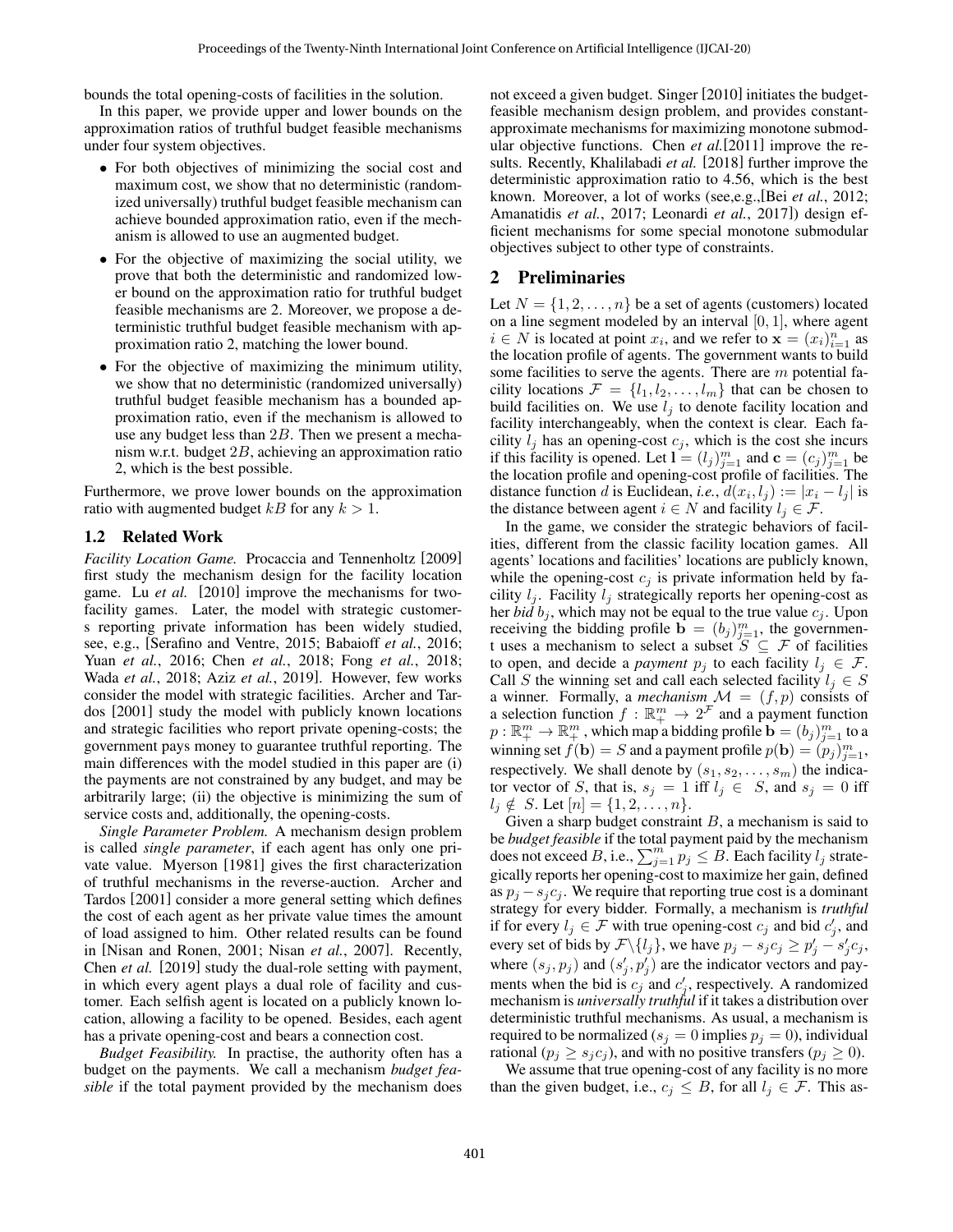sumption is reasonable because a budget feasible mechanism never selects a facility whose opening-cost is larger than B.

#### 2.1 Characterization of Truthfulness

Our setting is in the single parameter domain, as each agent has one private value. It is well-known that a mechanism is truthful if and only if its allocation rule is monotone and payment to each winner is her threshold bid [\[Myerson, 1981\]](#page-6-14).

<span id="page-2-1"></span>Proposition 1 ([\[Myerson, 1981\]](#page-6-14)). *In single parameter domains a normalized mechanism*  $\mathcal{M} = (s, p)$  *is truthful if and only if:*

- *1. f* is monotone:  $\forall i \in N$ , if  $b'_i \leq b_i$ , then  $i \in f(b_i, \mathbf{b}_{-i})$  $\mathit{implies} \ i \in f(b'_i, \mathbf{b}_{-i}) \ \mathit{for} \ \mathit{every} \ \mathbf{b}_{-i}$ ;
- *2. winners are paid threshold payments: payment to each winning bidder i* is  $\inf\{b_i : i \notin f(b_i, \mathbf{b}_{-i})\}.$

Hence, we only focus on designing monotone allocations without specifying the payment to each winner explicitly.

#### 2.2 Objectives

Given a winning set S, the *cost* of each agent  $i \in N$  is defined as her distance to the nearest opened facility in S, denoted by  $cost_i(S) = \min_{l_j \in S} d(x_i, l_j)$ , and the *utility* of *i* is defined as  $u_i(S) = 1 - \cos t_i(S)$ . Recall that all facilities and agents are located on the line segment [0, 1]. Therefore, we can guarantee that  $u_i(S) \geq 0$  as long as  $S \neq \emptyset$ .

In this paper, we consider four system objective functions: *social cost*, *maximum cost*, *social utility* and *minimum utility*. With respect to a winning set  $S \subseteq \mathcal{F}$ , the social cost is the total cost of all agents, i.e.,  $SC(S) := \sum_{i \in N} cost_i(S)$ ; the maximum cost is the maximum of all agents' cost, i.e.,  $MC(S) := \max_{i \in N} cost_i(S)$ ; the social utility is the total utility of all agents, i.e.,  $SU(S) := \sum_{i \in N} u_i(S)$ ; and the minimum utility is the minimum of all agents' utilities, i.e.,  $MU(S) := \min_{i \in N} u_i(S).$ 

Our goal is to design truthful budget feasible mechanisms with good performances for the system objectives, that is, minimizing cost objectives and maximizing utility objectives. Denote by  $I = (\mathbf{x}, \mathbf{l}, \mathbf{c}, B)$  an instance of our facility location game. Consider a system objective function  $G: 2^F \to \mathbb{R}_+$ , which may be  $SC$ ,  $MC$ ,  $SU$  or  $MU$ .

For cost objectives, let  $OPT(I)$  be the optimal objective value of the linear program on instance  $I : \min_{S \subset \mathcal{F}} G(S)$ subject to  $\sum_{l_j \in S} c_j \leq B$ , and the approximation ratio of mechanism M with respect to I is  $\gamma(\mathcal{M}, I) = \frac{G(S_I)}{OPT(I)}$ , where  $S_I$  is the winning set selected by M.

For utility objectives, let  $OPT(I)$  be the optimal objective value of the linear program on instance  $I : \max_{S \subset \mathcal{F}} G(S)$ subject to  $\sum_{l_j \in S} c_j \leq B$ , and the approximation ratio of mechanism M with respect to I is  $\gamma(\mathcal{M}, I) = \frac{OPT(I)}{G(S_I)}$ . Then the approximation ratio of  $M$  is the worst-case ratio over all possible instances, denoted by  $\gamma(\mathcal{M}) = \sup_I \gamma(\mathcal{M}, I)$ .

Augmentation. However, for some objectives, the approximation ratio of any budget feasible mechanism may be unbounded, e.g., the cost objectives and minimum utility objective. Therefore, we will consider a *budget augmentation* framework where we are allowed to exceed the budget  $B$  by a certain amount. That is, as performance measure, the optimal objective value will be compared with the value achievable by a mechanism on an instance with augmented budget. Thus, for cost objectives, we define the *approximation ratio with augmentation* of a mechanism  $\mathcal M$  as  $\gamma_g(\mathcal M) = \sup_I \frac{G(S_{I_g})}{OPT(I)}$  $\frac{G(SI_g)}{OPT(I)},$ for utility objectives, define the *approximation ratio with augmentation* as  $\gamma_g(\mathcal{M}) = \sup_I \frac{OPT(I)}{G(S_{I_0})}$  $\frac{OPT(I)}{G(S_{I_g})}$ , where  $g \geq 1$  is the *augmentation factor*, and  $S_{I_g}$  is the winning set produced by mechanism  $\mathcal M$  on input instance  $I_g := (\mathbf{x}, \mathbf{l}, \mathbf{c}, gB)$ .

# 3 Minimizing Cost Objectives

In this section, we consider the objectives of minimizing the social cost and the maximum cost. It is shown that the approximation ratios of both deterministic truthful budget feasible mechanisms and randomized universally truthful budget feasible mechanisms are unbounded.

<span id="page-2-0"></span>Theorem 2. *For both objectives of minimizing the social cost and maximum cost, no deterministic truthful budget feasible mechanism has a bounded approximation ratio, even if the mechanism can have a budget*  $kB$  *for any constant*  $k \geq 1$ *.* 

*Proof.* Suppose that there is a deterministic truthful budget feasible mechanism  $M$  with bounded approximation ratio. Let  $k = [k]$ . Consider an instance with  $k + 1$  agents and  $\hat{k} + 1$  facilities, where the location profile is  $\mathbf{x} = 1 = (0, 1/\tilde{k}, \dots, \tilde{k}/\tilde{k})$ . For the opening-cost profile  $(B - \tilde{k}\epsilon, \epsilon, \dots, \epsilon)$  with sufficiently small  $\epsilon > 0$ , the optimal solution opens all  $k + 1$  facilities with a social cost (maximum cost) 0. We claim that M must select all  $\tilde{k} + 1$ facilities, otherwise the approximation ratio is infinite since the social cost (maximum cost) of M is at least  $1/\tilde{k}$ . Similarly, for other  $\tilde{k}$  opening-cost profiles  $(\epsilon, B - \tilde{k}\epsilon, \epsilon, \dots, \epsilon)$ ,  $(\epsilon, \epsilon, B - \tilde{k}\epsilon, \ldots, \epsilon), \ldots, (\epsilon, \ldots, \epsilon, B - \tilde{k}\epsilon)$ , all facilities should be selected by M.

Now consider the opening-cost profile  $(\epsilon, \ldots, \epsilon)$ . The optimal social cost (maximum cost) is 0, and all facilities should be selected by  $M$  for a bounded ratio. By Proposition 1, the payment to each facility is the threshold for winning, which is at least  $B - k\epsilon$ . Hence, the total payment is at least  $(\tilde{k} + 1)(B - \tilde{k}\epsilon) > \tilde{k}B \ge kB$ , which exceeds the budget B (and even the augmented budget  $kB$ ), a contradiction.  $\Box$ 

Next we use Yao's min-max principle [\[1977\]](#page-6-22) to establish a lower bound on the performance of randomized mechanisms.

Theorem 3. *For both objectives of minimizing the social cost and minimizing maximum cost, no randomized universally truthful budget feasible mechanism can achieve a bounded approximation ratio, even if the mechanism can have a budget*  $kB$  *for any constant*  $k \geq 1$ *.* 

*Proof.* By Yao's min-max principle, it suffices to construct a distribution of instances, and prove that no deterministic truthful mechanism can achieve a bounded expected approximation ratio against that distribution.

Let  $k = [k]$  and  $\epsilon \in (0, 1)$  be sufficiently small. Define  $(\tilde{k} + 1)$ -dimensional vector  $y = (\epsilon, \epsilon, \dots, \epsilon)$ . Consider a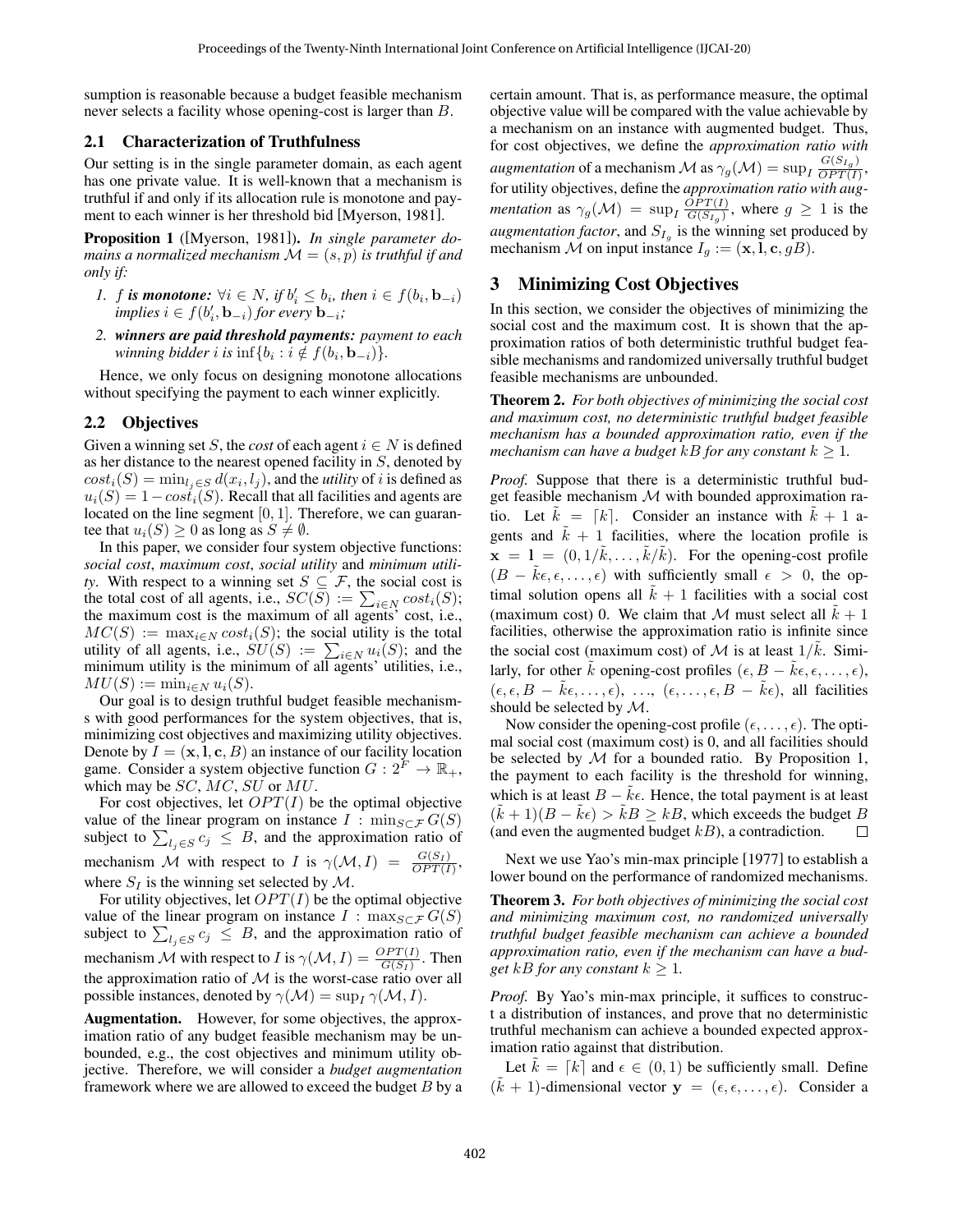distribution of instances: all instances contain  $\tilde{k} + 1$  agents and  $\tilde{k} + 1$  facilities with  $\mathbf{x} = 1 = (0, 1/\tilde{k}, \dots, \tilde{k}/\tilde{k})$ , and the opening-cost profile  $\mathbf{c} = (c_1, c_2, \dots, c_{k+1})$  is drawn from the following distribution:

- 1. **c** =  $(B \tilde{k} \epsilon, y_{-i})$  with probability  $\frac{1-\epsilon}{\tilde{k}+1}$ , for all  $i \in$  $[\tilde{k}+1];$
- 2.  $\mathbf{c} = (\epsilon, \dots, \epsilon)$  with probability  $\epsilon$ .

For each of the  $\tilde{k} + 2$  instances, the optimal social cost (maximum cost) is 0, attained by selecting all facilities. Using the same argument as that in the proof of Theorem [2,](#page-2-0) we claim that for any deterministic truthful mechanism  $M$ w.r.t. budget  $kB$  achieving a bounded expected approximation ratio, there is at least one instance such that  $M$  cannot select all  $k + 1$  facilities as winners, indicating that the induced social cost (maximum cost) with respect to that instance is at least  $1/\tilde{k}$ . Then the expected ratio of M is at least  $\frac{1-\epsilon}{\tilde{k}+1} \cdot \frac{1/\tilde{k}}{0} + \tilde{k} \cdot \frac{1-\epsilon}{\tilde{k}+1} \cdot 1 + \epsilon \cdot 1 \to \infty$ , a contradiction.

# 4 Maximizing the Social Utility

In this section, we consider the objective of maximizing the social utility. We first show that both deterministic and randomized lower bound on the approximation ratio of any truthful budget feasible mechanisms are 2, and then provide a deterministic mechanism with a tight approximation ratio 2.

#### 4.1 Lower Bounds

We give a lower bound of 2 for deterministic mechanisms, by considering a 2-agent and 2-facility instance with  $x =$  $l = (0, 1)$ , in which the opening-cost profile c is similarly constructed as that in the proof of Proposition 5.2 in [\[Singer,](#page-6-5) [2010\]](#page-6-5).

Theorem 4. *For the objective of maximizing the social utility, no deterministic truthful budget feasible mechanism can achieve an approximation ratio better than 2.*

Motivated by the distribution of instances constructed in the proof of Theorem 4.2 in [Chen *et al.*[, 2011\]](#page-6-17), we construct an instance distribution and use Yao's min-max principle to show that the randomized lower bound is also 2.

Theorem 5. *For the objective of maximizing the social utility, no randomized universally truthful budget feasible mechanism can achieve an approximation ratio better than 2.*

*Proof.* Consider an instance distribution where all instances contain 2 agents and 2 facilities with  $x = 1 = (0, 1)$ . The opening-cost profile  $\mathbf{c} = (c_1, c_2)$  is drawn from the following distribution, consisting of two classes:

1. 
$$
\mathbf{c} = (a_i, B - a_i)
$$
 with probability  $\frac{1-\epsilon}{L}$ , for all  $i \in [L]$ 

2. **c** =  $(a_i, B - a_j)$  with probability  $\frac{2\epsilon}{L(L-1)}$ , for all 1 ≤  $i < j \leq L$ 

where L is a large integer,  $a_i > a_{i+1}$  for all  $i \in [L-1]$ , and  $\epsilon \in (0, 1)$  is a sufficiently small constant.

We first show that for any deterministic truthful budget feasible mechanism  $M$  with a bounded expected approximation ratio, there is at most one instance such that  $M$  selects two facilities as winners. Suppose for contradiction that there are at least two such instances. These must be two instances in class 1, since for any instance in class 2, M cannot select two facilities due to the budget constraint. Denote these two instances as  $(a_i, B - a_i)$  and  $(a_j, B - a_j)$  with  $a_i > a_j$ . Now consider the instance  $(a_i, B - a_j)$  in class 2, for which M must select at least one facility (assumed w.l.o.g. to be  $F_1$ by symmetry), otherwise the approximation ratio is infinite. Then we consider the instance  $(a_j, B - a_j)$ , for which both facilities win. The truthfulness guarantees that the payment to facility 1 is at least  $a_i$  (because the threshold for winning is at least  $a_i$ ), implying that the payment to facility 2 is at most  $B - a_i < B - a_j$ , which violates individual rationality. Therefore, M cannot select two facilities for  $(a_j, B - a_j)$ , and there is at most one instance, for which  $M$  selects two facilities with a social utility 2.

Next calculate the expected approximation ratio of M. For each instance in class 1, the optimal solution is selecting two facilities with the optimal social utility 2. Thus, the expected approximation ratio of M is at least  $\frac{1-\epsilon}{L} \cdot 1 + \frac{1-\epsilon}{L} \cdot (L-1) \cdot$  $2 + \epsilon \cdot 1 = 2 - \frac{1}{L} - (1 - \frac{1}{L})\epsilon \rightarrow 2$ , when  $L \rightarrow \infty$  and  $\epsilon \rightarrow 0$ . Therefore, the randomized lower bound is 2 for the objective of maximizing social utility.  $\Box$ 

Besides, we have the following lower bounds on approximation ratio with augmentation.

Theorem 6. *For the objective of maximizing the social utility, no deterministic truthful (resp. randomized universally truthful) budget feasible mechanism with respect to budget* kB *can achieve an approximation ratio better than*  $1 + \frac{1}{\lceil k \rceil^2 + \lceil k \rceil - 1}$ *(resp.*  $\frac{[k]}{[k]^2 + [k]-1} + \frac{[k]}{[k]+1}$ *) for any constant*  $k > 1$ *.* 

#### 4.2 Budget Feasible Mechanism

In this section, we provide a deterministic truthful budget feasible mechanism with approximation ratio 2, which matches the deterministic and randomized lower bound.

Mechanism 1. Select the single facility that can provide the maximum social utility among ones who bid no more than the budget, breaking ties arbitrarily. That is, select the facility

$$
\arg\max_{l_j \in \mathcal{F}: b_j \leq B} SU(\lbrace l_j \rbrace).
$$

Pay *B* to the selected one and 0 to others.

<span id="page-3-0"></span>Theorem 7. *Mechanism 1 is a truthful, budget feasible and 2-approximate mechanism for maximizing the social utility .*

We prove Theorem [7](#page-3-0) in three aspects: truthfulness, budget feasibility and approximation ratio.

#### Truthfulness and Budget Feasibility

Mechanism 1 is clearly normalized, individual rational and has no positive transfer. For truthfulness, by Proposition [1](#page-2-1) it suffices to show the selection function is monotone and the payment to each winner is her threshold bid. The monotonicity is straightforward. Let  $l_j^*$  be the facility maximizing social utility. If  $\tilde{l}_j^*$  bids at most  $\tilde{B}$ , she will always win, otherwise, she will not be selected. Hence, her threshold bid for winning is  $B$ , equal to the payment. The truthfulness is guaranteed. Mechanism 1 is budget feasible since it selects only one facility and pays exactly B.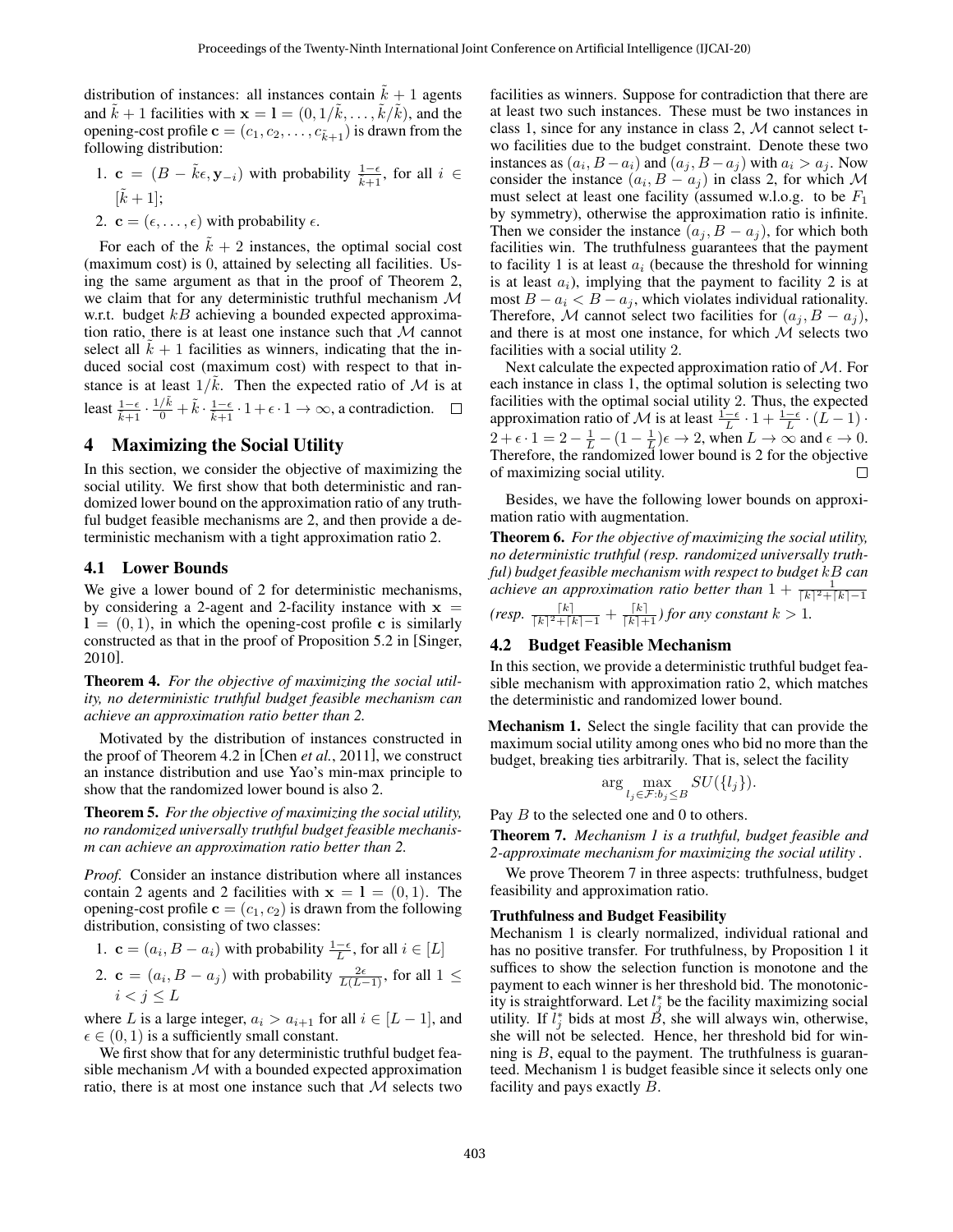#### Approximation Ratio

We first make some assumptions for simplicity. Given any instance  $I = (\mathbf{x}, \mathbf{l}, \mathbf{c}, B)$ , w.l.o.g., assume that  $0 \le x_1 \le ... \le$  $x_n \leq 1$  and  $0 \leq l_1 \leq \ldots \leq l_m \leq 1$ . When *n* is even, let  $x_{n_1}$ and  $x_{n_2}$  be the left and right median location of agents. When *n* is odd, let  $x_{n_1} = x_{n_2}$  be the median location of agents. Define function  $g(y) := \sum_{i=1}^{n} |x_i - y|$  over [0, 1], where  $g(y)$ is convex because it is the sum of convex functions  $|x_i - y|$ . Then we have the following observation.

<span id="page-4-0"></span>**Observation 8.**  $g(y)$  decreases in  $[0, x_{n_1})$ , reaches its minimum throughout  $[x_{n_1}, x_{n_2}]$ , and increases in  $(x_{n_2}, 1]$ .

The following lemma says that the winner facility is either between the medians or the nearest facility to the medians.

<span id="page-4-1"></span>Lemma 9. Let  $l_j^*$  be the single facility selected by Mechanism *1.* If there exists a facility located in  $[x_{n_1}, x_{n_2}]$ , then  $l_j^* \in$  $[x_{n_1}, x_{n_2}]$ , *otherwise*, *it must have*  $l_j^* = \arg\min_{l_j \leq x_{n_1}} d(x_{n_1}, l_j)$ *or* l ∗  $\ddotsc$ 

or 
$$
l_j^* = \arg \min_{l_j \ge x_{n_2}} d(x_{n_2}, l_j).
$$

*Proof.* Mechanism 1 selects the facility  $l_j^*$  such that  $l_j^*$  =  $\arg \max_{l_j \in \mathcal{F}} SU(l_j) = \arg \min_{l_j \in \mathcal{F}} \sum_{i=1}^n |l_j - x_i| =$ arg min<sub>lj</sub>∈ $\mathcal{F} g(l_i)$ . That is, it selects a facility to minimize g. By Observation [8,](#page-4-0) if there is a facility located in  $[x_{n_1}, x_{n_2}]$ , then  $l_j^* \in [x_{n_1}, x_{n_2}]$ . Otherwise, the winner is the nearest facility to the median either from the left, or from the right.  $\square$ 

Now we calculate the approximation ratio of Mechanism 1. The basic idea is to divide all possible instances into three classes with respect to the relative positions of agents and facilities, and identify a worst-case instance  $I' = (\mathbf{x}', \mathbf{l}', \mathbf{c}, B)$ for each class, such that any instance  $I$  within this class cannot have a larger approximation ratio than that of  $I'$ . Therefore, it suffices to prove  $\gamma(\mathcal{M}, I) \leq \gamma(\mathcal{M}, I') \leq 2$ .

**Case 1.** There exists at least one facility  $l_j$  located in  $(x_{n_1}, x_{n_2})$ . In this case, *n* is even, and Mechanism 1 will select an arbitrary single facility located in  $(x_{n_1}, x_{n_2})$ . Let  $l_j^* \in (x_{n_1}, x_{n_2})$  be the winner, and define an instance  $I'$  as

$$
x'_{i} = \begin{cases} 0, & 1 \leq i \leq n_{1} \\ 1, & n_{2} \leq i \leq n \end{cases}, l'_{j} = \begin{cases} 0, & j = 1 \\ l_{j}, & 2 \leq j \leq m - 1 \\ 1, & j = m \end{cases}.
$$

Then  $d(x'_i, l^*_j) \geq d(x_i, l^*_j)$  for any  $i \in N$ . For instance I', the social utility induced by any single facility  $l'_j$  is  $n/2$ , and the optimal social utility is *n*. Thus the ratio under  $I'$  is  $\gamma(\mathcal{M}, I') = \frac{n}{n/2} = 2$ . Then we have

$$
\gamma(\mathcal{M}, I) = \frac{n - \sum_{i=1}^{n} d(x_i, l_{i^*})}{n - \sum_{i=1}^{n} d(x_i, l_j^*)} \le \frac{n}{n - \sum_{i=1}^{n} d(x'_i, l_j^*)}
$$

$$
= \gamma(\mathcal{M}, I') = 2,
$$

where  $l_{i^*} \in \mathcal{F}$  is the nearest facility to agent  $i \in N$ .

Case 2. All facilities are located on one side of the medians, i.e., either  $l_j \leq x_{n_1}$  for any  $l_j \in \mathcal{F}$ , or  $l_j \geq x_{n_2}$  for any  $l_j \in \mathcal{F}$ . Here we only consider the subcase that  $l_j \geq x_{n_2}$  for any  $l_i \in \mathcal{F}$ , and the other subcase is symmetric. By Lemma [9,](#page-4-1) Mechanism 1 selects facility  $l_1$  as the winner. Let  $q =$ 

 $\max\{i \in N | x_i \leq l_1\}$  be the nearest agent to facility  $l_1$  on its left, and define an instance  $I'$  as:

$$
x'_{i} = \begin{cases} 0, & 1 \leq i \leq q \\ 1, & q+1 \leq i \leq n \end{cases}, l'_{j} = \begin{cases} l_{j}, & 1 \leq j \leq m-1 \\ 1, & j=m \end{cases}
$$

.

Then  $d(x'_i, l_1) \ge d(x_i, l_1)$  for any  $i \in N$ . For instance I', Mechanism 1 also selects facility  $l_1$  as the winner. Let  $a =$  $d(0, l_1)$ , then the induced social utility w.r.t. I' is  $n - aq$  $(1 - a)(n - q)$ , and the optimal social utility is  $n - aq$ . Thus

$$
\gamma(\mathcal{M}, I) = \frac{n - \sum_{i=1}^{n} d(x_i, l_{i^*})}{n - \sum_{i=1}^{n} d(x_i, l_1)} \le \frac{n - \sum_{i=1}^{q} d(x_i, l_1)}{n - \sum_{i=1}^{n} d(x_i, l_1)} \le \frac{n - \sum_{i=1}^{q} d(x'_i, l_1)}{n - \sum_{i=1}^{n} d(x'_i, l_1)} = \gamma(\mathcal{M}, I')
$$

$$
= \frac{n - aq}{n - aq - (1 - a)(n - q)} \le 1 + \frac{n - n_2}{n_2} \le 2.
$$

**Case 3.** There is no facility located in  $(x_{n_1}, x_{n_2})$ , while there are some facilities located on the left of  $x_{n_1}$  and some facilities located on the right of  $x_{n_2}$ . Let  $l_{j_0}$  =  $\arg \min_{l_j \leq x_{n_1}} d(x_{n_1}, l_j)$  be the nearest facility to  $x_{n_1}$  on its left, and  $l_{j_0+1}$  =  $\arg \min_{l_j \geq x_{n_2}} d(x_{n_2}, l_j)$  be the nearest facility to  $x_{n_2}$  on its right. Denote  $a = d(0, l_{j_0}), b =$  $d(l_{j_0}, l_{j_0+1}), c = d(l_{j_0+1}, 1)$ , and let  $Q = \frac{l_{j_0} + l_{j_0+1}}{2}$  be the midpoint of  $[l_{j_0}, l_{j_0+1}]$ . Then define an instance  $\tilde{I}'$  as:

$$
x'_{i} = \begin{cases} 0, & x_{j} < l_{j_{0}} \\ x_{i}, & l_{j_{0}} \leq i \leq l_{j_{0}+1} \\ 1, & x_{j} > l_{j_{0}+1} \end{cases}, \ l'_{j} = \begin{cases} 0, & j = 1 \\ l_{j}, & 2 \leq j \leq m-1 \\ 1, & j = m \end{cases}.
$$

Then 
$$
d(x'_i, l_{j_0}) \ge d(x_i, l_{j_0}), d(x'_i, l_{j_0+1}) \ge d(x_i, l_{j_0+1}),
$$
 and

$$
\gamma(\mathcal{M}, I') = \frac{n - \sum_{l_{j_0} \le x_i \le l_{j_0+1}} d(x_i, l_{i^*})}{n - \min\{\sum_{i=1}^n d(x'_i, l_{j_0}), \sum_{i=1}^n d(x'_i, l_{j_0+1})\}}
$$
  
\n
$$
\ge \frac{n - \sum_{i=1}^n d(x_i, l_{i^*})}{n - \min\{\sum_{i=1}^n d(x_i, l_{j_0}), \sum_{i=1}^n d(x_i, l_{j_0+1})\}}
$$
  
\n
$$
= \gamma(\mathcal{M}, I),
$$

Considering two subcases  $Q \in [x_{n_1}, x_{n_2}]$  and  $Q \notin$  $[x_{n_1}, x_{n_2}]$ , it yields that  $\gamma(\mathcal{M}, I') \leq 2$ . Omitted proof can be found in a full version.

From the discussion of the above three cases, we complete the proof of the approximation ratio 2. We remark that the main difficulty of this proof is how to identify the worst-case instance for each class.

### 5 Maximizing the Minimum Utility

In this section, for maximizing the minimum utility of agents, we show the approximation ratios of any deterministic and randomized budget feasible mechanisms are unbounded. Then, in the budget augmentation framework, we propose a deterministic truthful mechanism w.r.t. budget 2B.

#### 5.1 Lower Bounds

<span id="page-4-2"></span>A simple observation shows that no deterministic truthful or randomized universally truthful budget feasible mechanism has bounded approximation ratios. In addition, we prove a stronger negative result as follows.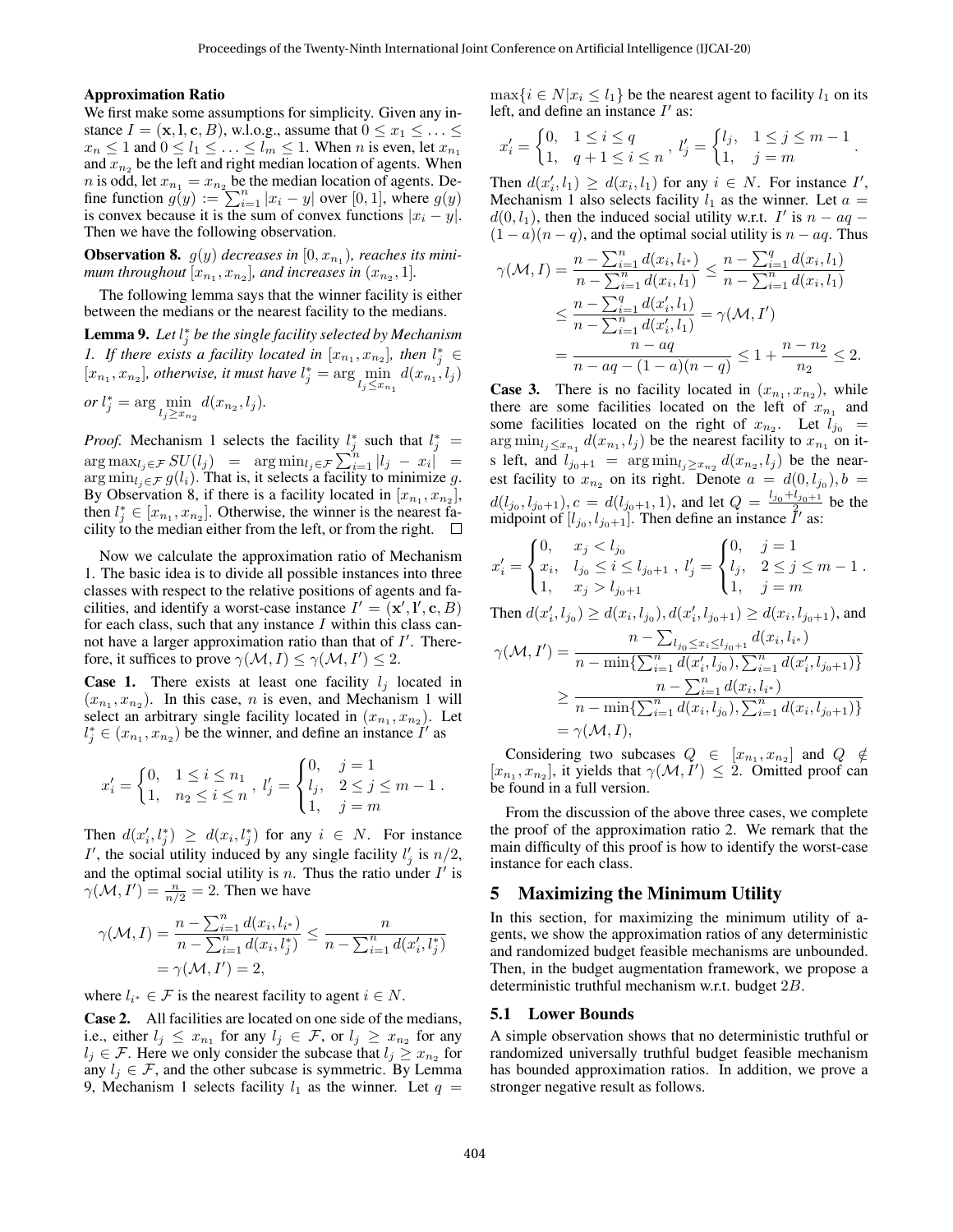Theorem 10. *For the objective of maximizing the minimum utility, no deterministic truthful budget feasible mechanism has a bounded approximation ratio, even if the mechanism* M can have a budget  $2B - \epsilon$  for sufficiently small  $\epsilon > 0$ .

*Proof.* Suppose M is a deterministic truthful budget feasible mechanism with a bounded approximation ratio w.r.t. budget  $2B - \epsilon$ . Consider an instance I with 2 agents and 2 facilities, where  $\mathbf{x} = (0, 1), \mathbf{l} = (\epsilon, 1 - \epsilon)$ , and the opening-cost profile is  $c = (B - \epsilon/3, B - \epsilon/3)$ . Then M must open at least one facility, say facility 1, otherwise the approximation ratio is unbounded.

Consider another opening-cost profile ( $\epsilon/3$ ,  $B - \epsilon/3$ ). By monotonicity and the threshold of winning, facility 1 is selected with payment at least  $B - \epsilon/3$ . Then the payment to facility 2 is at most  $B - 2\epsilon/3 < B - \epsilon/3$ , so that facility 2 cannot be selected by individual rationality. Therefore, M can only open one facility with the minimum utility  $\epsilon$ , while the optimal solution opens the two facilities with the optimal minimum utility 1 –  $\epsilon$ . Then the approximation ratio is  $\frac{1-\epsilon}{\epsilon}$ . approaching infinity when  $\epsilon$  tends to 0, a contradiction.

Theorem 11. *For the objective of maximizing the minimum utility, no randomized universally truthful budget feasible mechanism can achieve a bounded approximation ratio, even if mechanism* M *has budget*  $2B - \epsilon$  *for sufficiently small*  $\epsilon > 0$ .

*Proof.* Construct a distribution of instances where all instances contain 2 agents and 2 facilities with  $x = (0, 1)$  and  $l = (\epsilon, 1 - \epsilon)$ . The opening-cost profile c is drawn from the following distribution:  $(B - \frac{\epsilon}{3}, \epsilon)$  and  $(\epsilon, B - \frac{\epsilon}{3})$  happen with probability  $\frac{1-\epsilon}{2}$ , and  $(\epsilon, \epsilon)$  happens with probability  $\epsilon$ .

By Yao's principle, it suffices to prove that any deterministic truthful budget feasible mechanism cannot have a bounded expected approximation ratio w.r.t. budget  $2B - \epsilon$ , over the above distribution. Suppose that there exists such a mechanism  $M$  with a bounded expected ratio. Using the similar argument as that in Theorem [10,](#page-4-2) we claim that there is at most one instance between  $(B - \frac{\epsilon}{3}, \epsilon)$  and  $(\epsilon, B - \frac{\epsilon}{3})$  such that M can select both facilities as winners. That is, there is at least one instance, for which  $M$  can select at most one facility with a minimum utility at most  $\epsilon$ , while the optimal solution under any instance is selecting both facilities with the optimal minimum utility  $1 - \epsilon$ . Thus, the expected ratio of M is at least  $\frac{1-\epsilon}{2} \cdot \frac{1-\epsilon}{\epsilon} + \frac{1-\epsilon}{2} \cdot 1 + \epsilon \cdot 1$  approaching infinity when  $\epsilon \to 0$ .

Furthermore, we can have more general results on the lower bound of approximation ratio with augmentation.

Theorem 12. *For the objective of maximizing the minimum utility, no deterministic truthful (randomized universally truthful) budget feasible mechanism with respect to bud*get kB achieves approximation ratio better than  $1 + \frac{1}{\lceil k \rceil - 1}$  $(1 + \frac{1}{\lceil k \rceil^2 - 1})$  for any constant  $k \geq 2$ .

#### 5.2 Mechanism with Augmented Budget

We have shown that the deterministic lower bound w.r.t. budget  $2B$  is 2. Next we provide a deterministic mechanism with approximation ratio 2, matching this bound.

**Mechanism 2.** Let  $l_{j_1}$  = arg min $l_{i \in \mathcal{F}} d(x_1, l_j)$  be the nearest facility to the leftmost agent 1, and  $l_{j_2}$  =  $\arg \min_{l_i \in \mathcal{F}} d(x_n, l_i)$  be the nearest facility to the rightmost agent  $n$ , breaking ties arbitrarily. Then,

- (i) If  $l_{j_1} \neq l_{j_2}$  and  $b_{j_1}, b_{j_2} \leq B$ , select the winning set  $S = \{l_{j_1}, l_{j_2}\}\$ , and the payment to each winner is B.
- (ii) If  $l_{j_1} = l_{j_2}$  and  $b_{j_1}, b_{j_2} \leq B$ , select the single facility  $l_{j_1}$ , and the payment to  $l_{j_1}$  is  $B$ .

The truthfulness and budget feasibility are straightforward. For the performance, when  $l_{j_1} = l_{j_2}$ , the nearest facility for every agent is  $l_{j_1}$ , i.e., an optimal solution is selecting  $l_{j_1}$ , and Mechanism 2 achieves the optimal minimum utility. When  $l_{j_1} \neq l_{j_2}$ , define  $\delta_1 = d(l_{j_1}, l_{j_2})/2$ ,  $\delta_2 = d(x_1, l_{j_1})$ ,  $\delta_3 =$  $d(x_n, l_{j_2})$ . Then the minimum utility w.r.t. S is at least 1 –  $\max{\{\delta_1, \delta_2, \delta_3\}}$ , and the optimal minimum utility is at most  $1 - \max{\delta_2, \delta_3}$ . Then we have the following result.

**Theorem 13.** *Mechanism 2 (denoted by*  $M_2$ ) *is truthful and budget feasible with respect to budget* 2B*, and the approximation ratio with augmentation is*  $\gamma_2(\mathcal{M}_2) = 2$ .

# 6 Conclusion

This paper studies the budgeted facility location game with strategic facilities, who are required to report their private opening-costs for building a facility on their locations. Four system objectives are considered: social cost, maximum cost, social utility, and minimum utility. On the negative side, we prove lower bounds on the approximation ratios of truthful budget feasible mechanisms for all four objectives. On the positive side, we provide two mechanisms with good performances: For the utilitarian objective of maximizing the total utility of all agents, we present a 2-approximate mechanism, which says that, by simply building one single facility with the smallest total distance to all customers, the government can induce a social utility no less than half of the optimum. For the egalitarian objective of maximizing the minimum utility of customers, we give a 2-approximate mechanism w.r.t. budget 2B, which says that, by building two facilities at the locations closest to the leftmost and the rightmost customer, the government can make the minimum utility of customers no less than half of the optimum, if it can double the budget.

For further directions, other system objectives can be taken into consideration, e.g., the least squares objective studied in [\[Feldman and Wilf, 2013\]](#page-6-23). It is also interesting to explore the facility location game with both strategic customers and facilities, in which each customer reports private location, and each facility reports private opening-cost. The goal is to open some facilities to minimize the total service cost.

# Acknowledgments

Minming Li is also from City University of Hong Kong Shenzhen Research Institute, Shenzhen, P. R. China. The work described in this paper was supported by a grant from Research Grants Council of the Hong Kong Special Administrative Region, China (Project No. CityU 11205619) and was partially sponsored by Project 11771365 supported by NSFC.